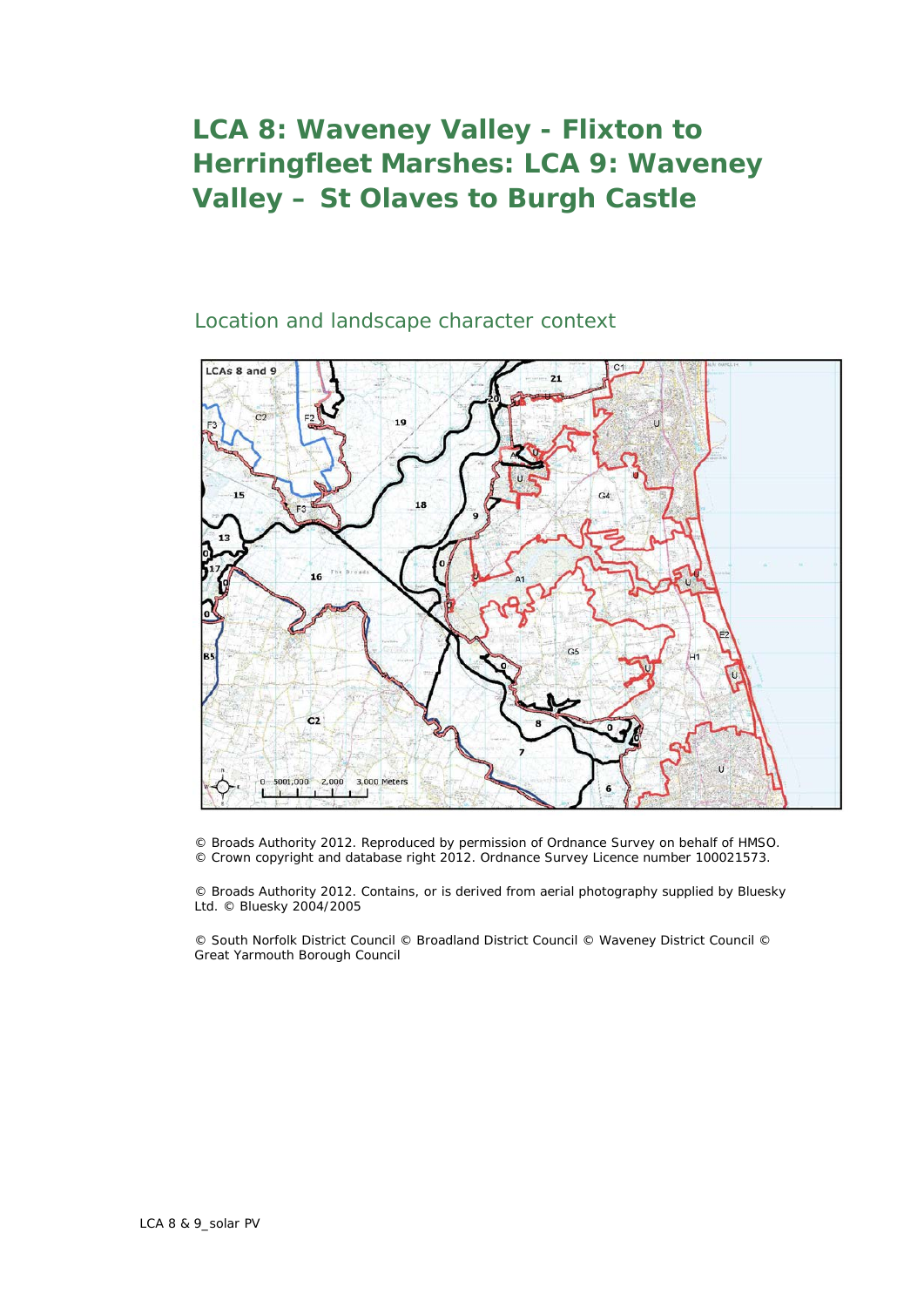## *Landscape Sensitivity Assessment for Solar PV Development*

| Criteria                                            | <b>Lower sensitivity</b>                                                                                                                                                                                                                                                                                                                                                                                                                                                                                                                                                                                                                                                                                                                                                                                                                                                                                                                                                                                                                |  |                                                                                                                                                                                                                                                                                                                                                                                                                                                                                           |  |  | <b>Higher sensitivity</b> |  |
|-----------------------------------------------------|-----------------------------------------------------------------------------------------------------------------------------------------------------------------------------------------------------------------------------------------------------------------------------------------------------------------------------------------------------------------------------------------------------------------------------------------------------------------------------------------------------------------------------------------------------------------------------------------------------------------------------------------------------------------------------------------------------------------------------------------------------------------------------------------------------------------------------------------------------------------------------------------------------------------------------------------------------------------------------------------------------------------------------------------|--|-------------------------------------------------------------------------------------------------------------------------------------------------------------------------------------------------------------------------------------------------------------------------------------------------------------------------------------------------------------------------------------------------------------------------------------------------------------------------------------------|--|--|---------------------------|--|
|                                                     |                                                                                                                                                                                                                                                                                                                                                                                                                                                                                                                                                                                                                                                                                                                                                                                                                                                                                                                                                                                                                                         |  |                                                                                                                                                                                                                                                                                                                                                                                                                                                                                           |  |  |                           |  |
| 1.Scenic and<br>special qualities                   | on the sense of space.                                                                                                                                                                                                                                                                                                                                                                                                                                                                                                                                                                                                                                                                                                                                                                                                                                                                                                                                                                                                                  |  | The Broads special qualities reflected in the character areas results in a high<br>sensitivity in relation to solar PV development. Specifically this relates to<br>the sense of tranquillity and wildness, the wide open landscapes with big<br>skies and the sense of space which is perceived within these areas. The<br>landscape has a high sensitivity due to the affect solar arrays could have on<br>the wide, open skyline and the potential of solar array footprint to impinge |  |  |                           |  |
|                                                     |                                                                                                                                                                                                                                                                                                                                                                                                                                                                                                                                                                                                                                                                                                                                                                                                                                                                                                                                                                                                                                         |  |                                                                                                                                                                                                                                                                                                                                                                                                                                                                                           |  |  |                           |  |
| 2.Sense of<br>openness /<br>enclosure               | Although locally distinctive elements occur (i.e. carr woodland and rising<br>landform to the north of area 8 and east of area 9), both areas are similar<br>in character and have a sense of openness with expansive areas of<br>marshland. This would indicate a highly sensitive landscape in relation to<br>solar PV due to the prominence of development in an open landscape.<br>However, where pockets of woodland and enclosure provide a degree of<br>screening (northern extents of area 8) the landscape is less sensitive due to<br>the potential for the development to be filtered and less easily perceived in<br>distant views, thus indicating a lower sensitivity. Overall however the<br>landscape, due primarily to its wide open character has a high sensitivity.                                                                                                                                                                                                                                                 |  |                                                                                                                                                                                                                                                                                                                                                                                                                                                                                           |  |  |                           |  |
|                                                     |                                                                                                                                                                                                                                                                                                                                                                                                                                                                                                                                                                                                                                                                                                                                                                                                                                                                                                                                                                                                                                         |  |                                                                                                                                                                                                                                                                                                                                                                                                                                                                                           |  |  |                           |  |
| 3.Landscape and<br>land cover<br>pattern and scale  | The varied pattern of elements (mixed and coniferous woodland and reed<br>ronds) combines to create an intricate pattern which is sensitive to solar PV<br>due to the potential of development footprint to impinge on the pattern and<br>dilute the character of the landscape. The sinuous dyke pattern associated<br>with the Caldecott Marshes in area 9 is also sensitive to changes in pattern.<br>Although sensitive to solar PV, there are areas of grazing marsh which<br>exhibit a simple landscape pattern and are therefore less sensitive, although<br>overall the areas have medium-high sensitivity to solar PV development.                                                                                                                                                                                                                                                                                                                                                                                             |  |                                                                                                                                                                                                                                                                                                                                                                                                                                                                                           |  |  |                           |  |
|                                                     |                                                                                                                                                                                                                                                                                                                                                                                                                                                                                                                                                                                                                                                                                                                                                                                                                                                                                                                                                                                                                                         |  |                                                                                                                                                                                                                                                                                                                                                                                                                                                                                           |  |  |                           |  |
| 4. Perception and<br>experience of the<br>landscape | The sense of remoteness and tranquillity created by the expansive marshes<br>and lack of development results in a landscape which is highly sensitive to<br>solar PV. This is due to the potential of development footprint to disrupt the<br>sense of remoteness by introducing uncharacteristic features which may<br>detract from the rural character. This perception of tranquillity is somewhat<br>reduced closer to settlement of Belton and Great Yarmouth's character<br>areas G4 and G5 which exhibit a greater deal of intrusion (pylons,<br>boatyards and Kingfisher and Wild Duck caravan parks) and therefore have<br>a negative effect on area 9, reducing sensitivity. Overall however the<br>landscape has a medium-high sensitivity to solar PV development.                                                                                                                                                                                                                                                          |  |                                                                                                                                                                                                                                                                                                                                                                                                                                                                                           |  |  |                           |  |
|                                                     |                                                                                                                                                                                                                                                                                                                                                                                                                                                                                                                                                                                                                                                                                                                                                                                                                                                                                                                                                                                                                                         |  |                                                                                                                                                                                                                                                                                                                                                                                                                                                                                           |  |  |                           |  |
| 5.Historic<br>landscape<br>character                | The landscape over time has undergone a series of changes which have<br>resulted in field boundary removal due to the intensification of agricultural<br>practices. Although there are areas of rectilinear 20 <sup>th</sup> century grazing marsh<br>which are less sensitive to solar PV development, there are also areas of<br>17 <sup>th</sup> century rectilinear enclosures and curvilinear marsh boundary patterns<br>which are sensitive to solar PV. The landscape also retains a number of<br>elements of historic significance (drainage mills, Burgh Castle, the<br>Augustinian Priory at St. Olaves and Wicker Well and Summerhouse Water<br>gardens) which are sensitive to solar PV development due to the potential<br>of development to affect the coherence of these features and the ability to<br>appreciate them. Overall the area has a medium-high sensitivity to solar PV<br>development due to the potential of development footprint to affect the<br>coherence of historic landscape and cultural features. |  |                                                                                                                                                                                                                                                                                                                                                                                                                                                                                           |  |  |                           |  |
| 6. Visual                                           |                                                                                                                                                                                                                                                                                                                                                                                                                                                                                                                                                                                                                                                                                                                                                                                                                                                                                                                                                                                                                                         |  |                                                                                                                                                                                                                                                                                                                                                                                                                                                                                           |  |  |                           |  |
| sensitivities and                                   | There are expansive views from within the marshes although these views                                                                                                                                                                                                                                                                                                                                                                                                                                                                                                                                                                                                                                                                                                                                                                                                                                                                                                                                                                  |  |                                                                                                                                                                                                                                                                                                                                                                                                                                                                                           |  |  |                           |  |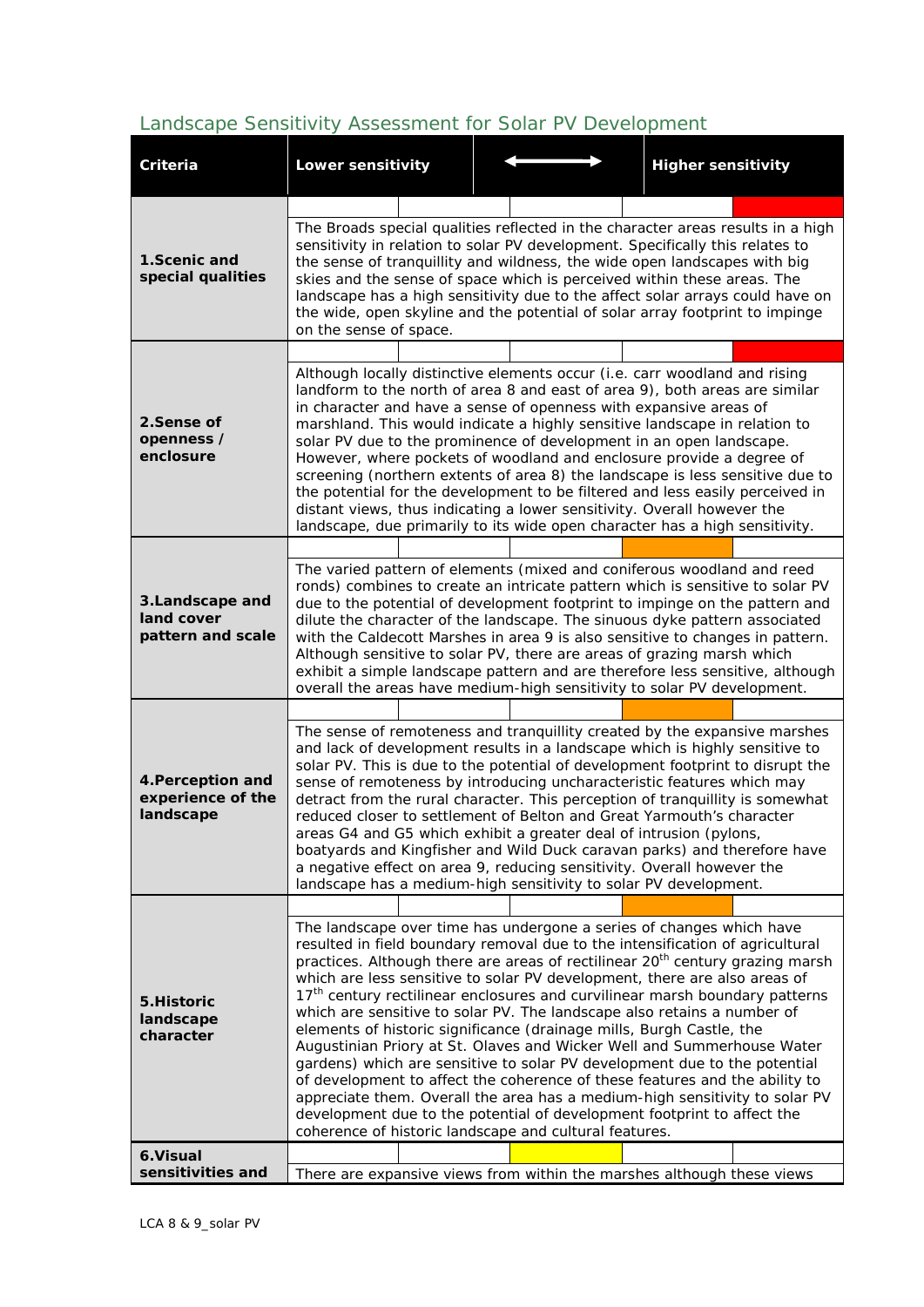| intervisibility                                                 | are contained within the Broads character areas. Rising ridges (10m) to the<br>north of area 8 and east of area 9 provide containment, thus limiting views<br>into adjacent areas. The wooded ridge of Great Yarmouth's G5:<br>Somerleyton Settled Farmland character area is apparent in views and<br>filters views in this direction. The wooded nature of this ridge also<br>influences the perception of views from character area 8 and as a result this<br>creates a landscape which is more sensitive to wind turbine development.<br>Views to the east of area 9 are of a similar nature, defined by the ridge of<br>the adjacent Great Yarmouth G4: Hobland Settled Farmland character area.<br>Overall, this degree of containment indicates a lower sensitivity due to the<br>lack of intervisibility to adjacent character areas outside the Broads and as<br>a result the landscape has a medium sensitivity to solar PV.                        |                                                                                                                                                                                                               |                                               |       |  |  |  |  |
|-----------------------------------------------------------------|---------------------------------------------------------------------------------------------------------------------------------------------------------------------------------------------------------------------------------------------------------------------------------------------------------------------------------------------------------------------------------------------------------------------------------------------------------------------------------------------------------------------------------------------------------------------------------------------------------------------------------------------------------------------------------------------------------------------------------------------------------------------------------------------------------------------------------------------------------------------------------------------------------------------------------------------------------------|---------------------------------------------------------------------------------------------------------------------------------------------------------------------------------------------------------------|-----------------------------------------------|-------|--|--|--|--|
|                                                                 |                                                                                                                                                                                                                                                                                                                                                                                                                                                                                                                                                                                                                                                                                                                                                                                                                                                                                                                                                               |                                                                                                                                                                                                               |                                               |       |  |  |  |  |
| <b>Discussion on</b><br>landscape<br>sensitivity                | These character areas combine to create a landscape of medium-high<br>sensitivity to solar PV development. This is due to the representation of<br>special qualities sensitive to solar PV, specifically the sense of tranquillity,<br>wide open landscape, sense of space and big skies which characterise many<br>parts of the areas. Other important characteristics of these landscapes<br>which contribute to this sensitivity rating in relation to solar PV is the open<br>character of the marshland landscapes and the associated intervisibility with<br>prominent ridges in adjacent local authorities beyond the Executive Area.<br>Also important in relation to this judgement is the sensitivity of the historic<br>landscape pattern, such as small scale curvilinear dykes and 17 <sup>th</sup> century<br>enclosure marshes, and prominent historic assets such as drainage mills,<br>the Augustinian Priory of St Olaves and Burgh Castle. |                                                                                                                                                                                                               |                                               |       |  |  |  |  |
|                                                                 | Land within the character areas                                                                                                                                                                                                                                                                                                                                                                                                                                                                                                                                                                                                                                                                                                                                                                                                                                                                                                                               |                                                                                                                                                                                                               | Land outside the Executive Area               |       |  |  |  |  |
|                                                                 | Roof mounted requiring<br>planning permission                                                                                                                                                                                                                                                                                                                                                                                                                                                                                                                                                                                                                                                                                                                                                                                                                                                                                                                 | $M-H$                                                                                                                                                                                                         | Roof mounted requiring<br>planning permission | $M-H$ |  |  |  |  |
|                                                                 | Roof mounted $-$ < 1 hectare                                                                                                                                                                                                                                                                                                                                                                                                                                                                                                                                                                                                                                                                                                                                                                                                                                                                                                                                  | н                                                                                                                                                                                                             | Roof mounted $-$ < 1 hectare                  | н     |  |  |  |  |
|                                                                 | Field mounted: Small $-$ < 1<br>hectare                                                                                                                                                                                                                                                                                                                                                                                                                                                                                                                                                                                                                                                                                                                                                                                                                                                                                                                       | н                                                                                                                                                                                                             | Field mounted: Small - < 1<br>hectare         | $M-H$ |  |  |  |  |
|                                                                 | Field mounted: Medium - 1<br>to 5 hectares                                                                                                                                                                                                                                                                                                                                                                                                                                                                                                                                                                                                                                                                                                                                                                                                                                                                                                                    | н                                                                                                                                                                                                             | Field mounted: Medium - 1<br>to 5 hectares    | н     |  |  |  |  |
| Sensitivity to<br>different sizes of<br>solar PV<br>development | Commentary:<br>Roof mounted and field mounted solar PV in the majority of these<br>typologies would have the potential to exacerbate impacts on perceptual<br>characteristics of these areas and associated special qualities such as sense<br>of space and tranquillity, and in terms of views and intervisibility across<br>these landscapes. There are however some areas of enclosed landscape<br>which are of a lower sensitivity to solar PV development. These areas of<br>lower sensitivity relate to the edges of the character areas where<br>appropriate landform and land cover screening is provided. Careful siting<br>will be an important consideration, particularly in relation to skylines and<br>historic features.                                                                                                                                                                                                                       |                                                                                                                                                                                                               |                                               |       |  |  |  |  |
|                                                                 | Landscapes outside the Executive Area                                                                                                                                                                                                                                                                                                                                                                                                                                                                                                                                                                                                                                                                                                                                                                                                                                                                                                                         |                                                                                                                                                                                                               |                                               |       |  |  |  |  |
|                                                                 | Relevant character areas and sensitivities are:                                                                                                                                                                                                                                                                                                                                                                                                                                                                                                                                                                                                                                                                                                                                                                                                                                                                                                               |                                                                                                                                                                                                               |                                               |       |  |  |  |  |
|                                                                 | Great Yarmouth/Waveney -                                                                                                                                                                                                                                                                                                                                                                                                                                                                                                                                                                                                                                                                                                                                                                                                                                                                                                                                      | A1: Waveney Rural Wooded Valley: Fieldwork has confirmed that the<br>wooded ridge to the edge of area A1 which incorporates Waveney Forest is<br>prominent and therefore sensitive in relation to the Broads. |                                               |       |  |  |  |  |
|                                                                 | G4: Sensitive elements of this area in relation to the Broads and revealed<br>through field survey are the low wooded ridge which adjoins the north<br>eastern part of Broads LCA 9 and Burgh Castle Roman Fort, which occupies                                                                                                                                                                                                                                                                                                                                                                                                                                                                                                                                                                                                                                                                                                                               |                                                                                                                                                                                                               |                                               |       |  |  |  |  |